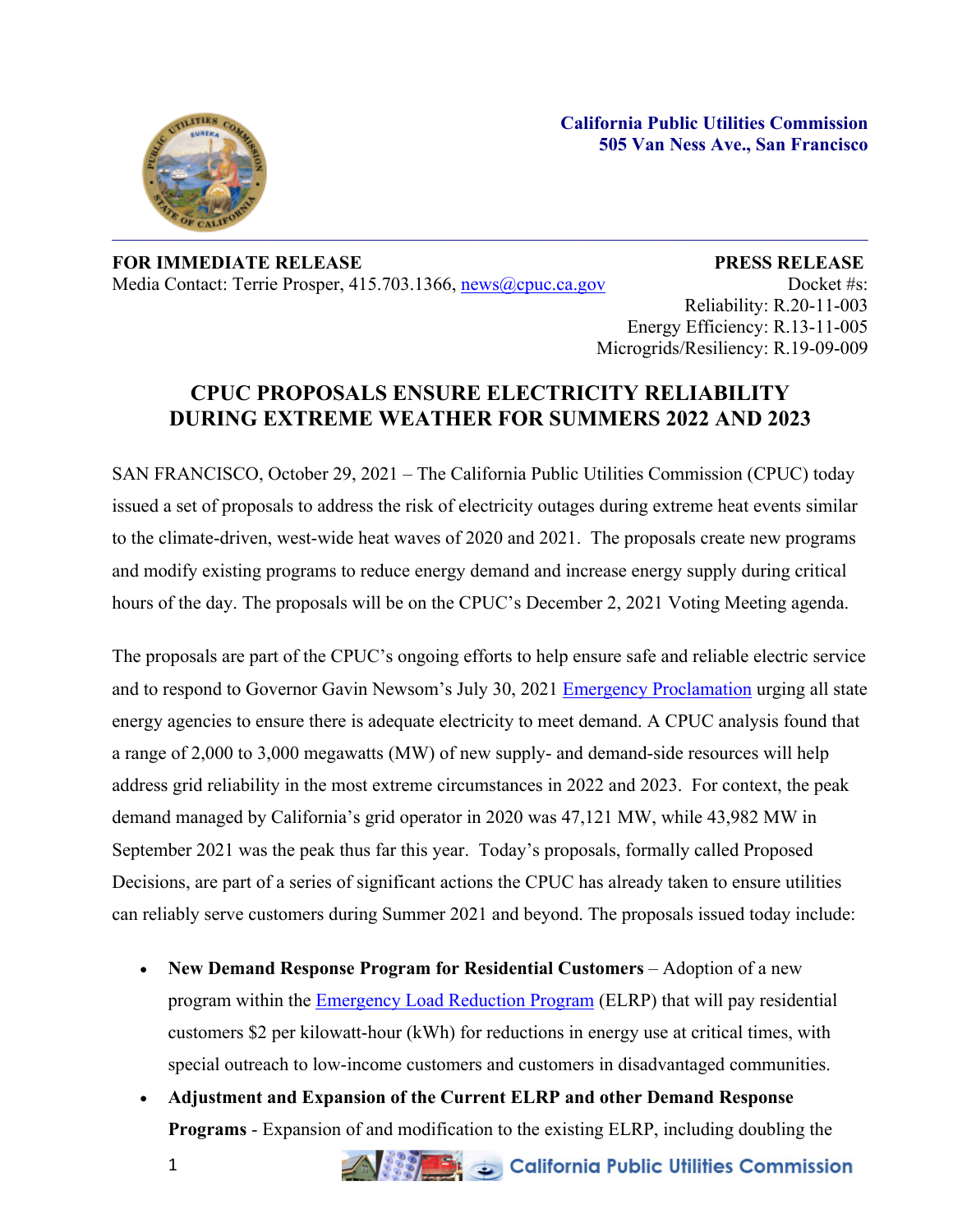compensation rate of ELRP to \$2 per kWh and expanding electric vehicle participation. Modifications were also made to enhance participation and performance of other existing demand response programs. These programs provide incentives for commercial and industrial customers to reduce their use of electricity when the grid is stressed.

- **New Smart Thermostat Incentive Program** Adoption of a new smart thermostat incentive program that will provide \$22.5 million in total incentives to install smart thermostats that assist customers in reducing air conditioning usage a few degrees during critical times, with special protection for low-income customers that qualify for the CPUC's Energy Savings [Assistance](https://www.cpuc.ca.gov/consumer-support/financial-assistance-savings-and-discounts/energy-savings-assistance) Program.
- **New Dynamic Rate Plans** Adoption of two Dynamic Rates pilot programs to test the effectiveness of customer response to electricity rates that change rapidly during grid emergencies. One pilot will shift agricultural water pumping to off-peak times in response to price signals, while the other pilot will test how dynamic rates affect customer end-uses, such as electric vehicle charging.
- **Flex Alert** Continuation and extension of the Flex [Alert](https://www.flexalert.org/) media campaign to focus on the new Residential ELRP pilot and continue existing activities into 2022 and 2023.
- **New Energy Efficiency Programs** A new energy efficiency program for the Summers of 2022 and 2023 for rapid deployment of energy savings at peak or net peak times, with payments to consumers made on a performance basis and energy savings measured at the meter; and augmentation of several existing energy efficiency programs that have proven to deliver savings rapidly and reliably.
- **Microgrids** Four new energy storage microgrid projects for San Diego Gas & Electric (SDG&E) to provide a total of 160 megawatt-hours of capacity to fill electricity shortfalls anticipated in the Summers of 2022 and 2023.
- **Temporary Generation** Authorization for Pacific Gas and Electric Company (PG&E) to augment its temporary generation program following a study to identify sites that can safely interconnect to address system capacity shortfall.
- **Increased Overall Demand- and Supply-Side Procurement Requirements for Utilities -** To help ensure enough electricity resources are available to serve customers during times of peak and net peak energy use, utilities would be directed to procure additional demand and



## California Public Utilities Commission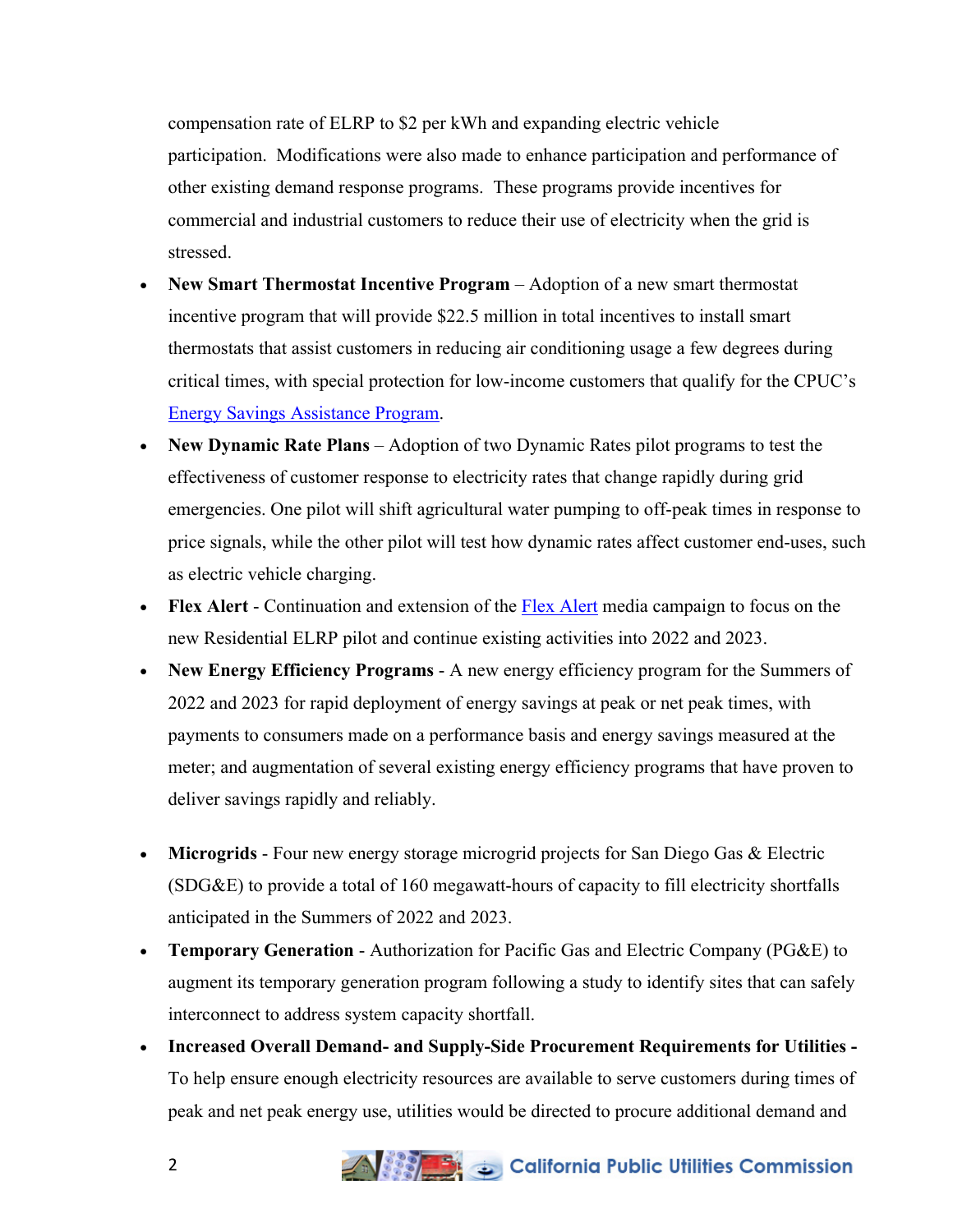supply-side resources for Summers 2022 and 2023 of 900-1,350 MW each for PG&E and Southern California Edison (SCE), and 200-300 MW for SDG&E (for a total of between 2,000 and 3,000 MW). The proposal also expands existing authorization to procure additional supply-side resources such as storage, imports, and gas plant efficiencies. The utilities can count procurement under the other programs directed in these proposals toward the targets.

Following an unprecedented, prolonged heat event in August 2020, which ultimately required the California Independent System Operator (CAISO) to initiate rotating power outages, the CPUC took expedited action in Spring 2021 to develop additional resources to ensure reliability in case of an extreme heat event in the Summers of 2021 and 2022. Following continued extreme events in Summer 2021, the proposals issued today continue this effort.

More information on the CPUC's efforts to ensure electricity reliability, as well as the proposals issued today, are available at: [https://www.cpuc.ca.gov/news-and-updates/newsroom/summer-2021](https://www.cpuc.ca.gov/news-and-updates/newsroom/summer-2021-reliability) [reliability.](https://www.cpuc.ca.gov/news-and-updates/newsroom/summer-2021-reliability)

Members of the public can comment on the proposals issued today on the Docket Cards for each proceeding:

-Summer Reliability:

[https://apps.cpuc.ca.gov/apex/f?p=401:56:0::NO:RP,57,RIR:P5\\_PROCEEDING\\_SELECT:R2011003](https://apps.cpuc.ca.gov/apex/f?p=401:56:0::NO:RP,57,RIR:P5_PROCEEDING_SELECT:R2011003) -Energy Efficiency:

[https://apps.cpuc.ca.gov/apex/f?p=401:56:0::NO:RP,57,RIR:P5\\_PROCEEDING\\_SELECT:R1311005](https://apps.cpuc.ca.gov/apex/f?p=401:56:0::NO:RP,57,RIR:P5_PROCEEDING_SELECT:R1311005) -Microgrids/Resiliency:

[https://apps.cpuc.ca.gov/apex/f?p=401:56:0::NO:RP,57,RIR:P5\\_PROCEEDING\\_SELECT:R1909009](https://apps.cpuc.ca.gov/apex/f?p=401:56:0::NO:RP,57,RIR:P5_PROCEEDING_SELECT:R1909009)

Today's proposals follow other actions the CPUC has taken to ensure utilities can reliably serve customers, including:

In June  $2021$ , the CPUC approved a historic decision ordering utilities to procure  $11,500$ MW of new electricity resources to come online between the years 2023 and 2026, enough to power approximately 2.5 million homes, with all of the resources procured coming from preferred resources, such as distributed energy resources (including energy efficiency and